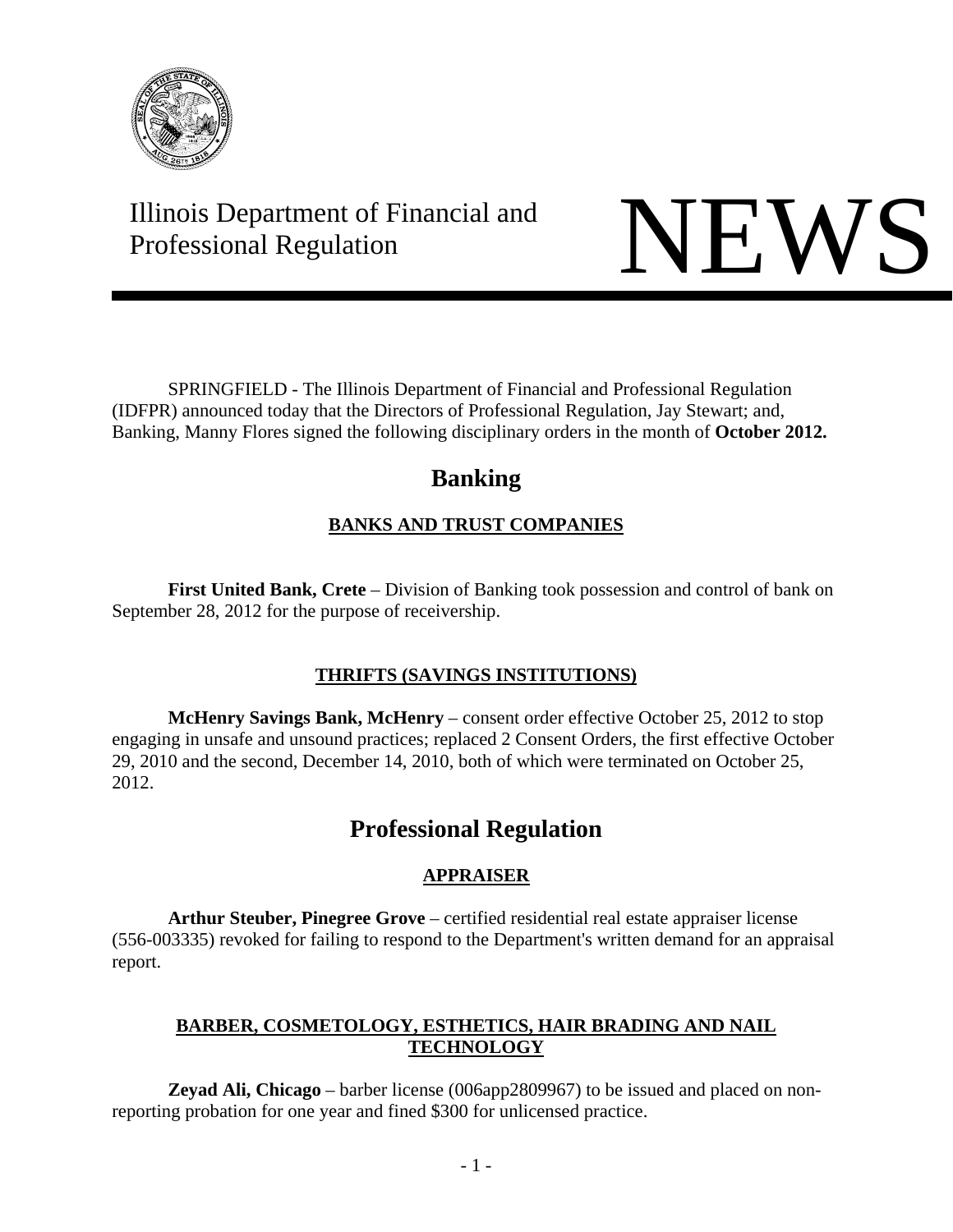**Jamaine Hardy, Springfield** – barber license (006-061181) placed in refuse to renew status for being more than 30 days delinquent in the payment of child support.

**Dennis Jethroe, Swansea** – barber license (006-061830) suspended for being more than 30 days delinquent in the payment of child support.

 **Barron Walker, Chicago** – barber license (006-062936) indefinitely suspended due to violations of probation.

 **Noel Jubeh, Orland Park** – cosmetologist license (011-266565) restored to probation after defaulted on an Illinois educational loan and has now entered into a repayment agreement.

 **Marshall Rollins, Harvey** – cosmetologist license (011-252220) suspended for being more than 30 days delinquent in the payment of child support.

 **B Selfish Salon & Barber Shop, Chicago** – salon license (189-013058) reprimanded and fined \$750 for operating by using unlicensed persons to perform barbering services.

**Jamaine Hardy, Springfield** – salon license (189-012651) placed in refuse to renew status for being more than 30 days delinquent in the payment of child support.

 **L and M Barber and Beauty Shop, Chicago** – salon license (189app3253944) to be issued with reprimand and fined \$500 after operated prior to licensure.

 **My Love Nails, Maryville** – salon license (189-012825) indefinitely suspended and fined \$3,000 for aiding and assisting unlicensed practice of nail technology or cosmetology, violation of Act (sanitation regulations), and unprofessional conduct.

 **Eduardo Abarca, Chicago** – (unlicensed) ordered to cease and desist the unlicensed practice of barbering, cosmetology, esthetics, hair braiding or nail technology.

 **Reginald Anderson, South Holland** – (unlicensed) assessed and ordered to pay a \$6,500 civil penalty for operating an unlicensed salon, using unlicensed persons to perform barbering services, and posting a fake license.

 **Vincent Gates, Chicago** – (unlicensed) ordered to cease and desist the unlicensed practice of barbering, cosmetology, esthetics, hair braiding or nail technology.

 **Carlos Lopez, Chicago** – (unlicensed) ordered to cease and desist the unlicensed practice of barbering, cosmetology, esthetics, hair braiding or nail technology.

## **COLLECTION AGENCY**

 **Cash Flow Consultants Inc., Bridgeview** – collection agency license (017-000459) revoked and fined \$25,000 due to unprofessional conduct and failure to provide to a creditor client, an accounting of the amount collected on a referred account.

 **Corporate Debtication, Inc., Boca Raton, FL** – collection agency license (017-021676) issued with reprimand due to a sister-state discipline.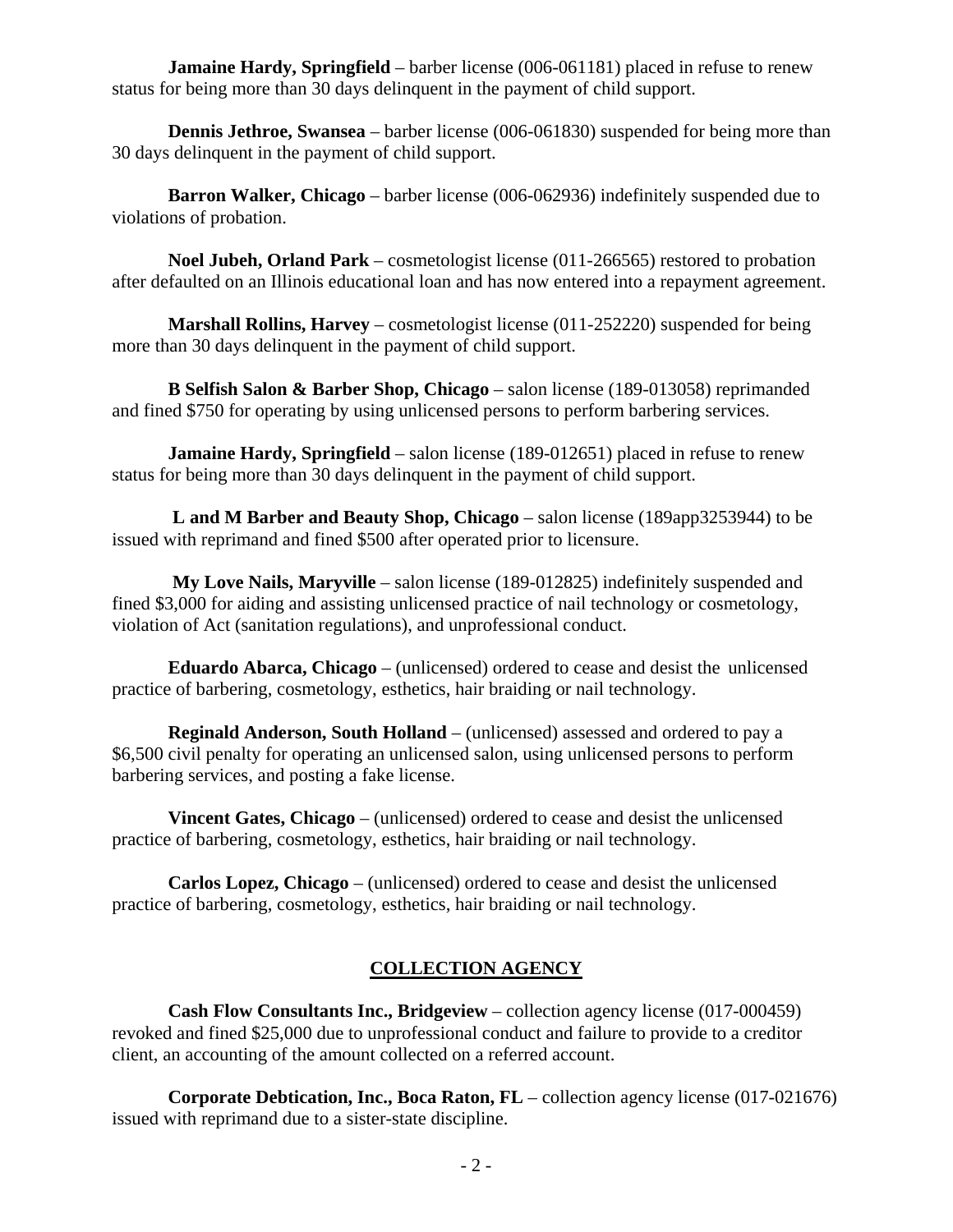#### **DENTAL**

 **Douglas Bauer, Mundelein** – dental license (019-022004) restored to indefinite probation after defaulted on an Illinois educational loan and has now entered into a repayment agreement.

 **Larry Hambel, Rockford** – dental license (019-0222208) placed on indefinite probation after defaulted on an Illinois educational loan and has now entered into a repayment agreement.

**Pelagia Lampropoulos, Munster, IN** – dental license (019-020957) restored to indefinite probation after defaulted on an Illinois educational loan and has now entered into a repayment agreement.

 **Veselin Shumantov, New York, NY** – dental license (019-029273) issued and placed on indefinite probation for a minimum of two years and assessed a \$15,000 civil penalty for advertising and practicing dentistry in Illinois without a valid license.

#### **DETECTIVE, ALARM, SECURITY, FINGERPRINT VENDOR AND LOCKSMITH**

**Sammie Parr, Chicago** – private security contractor license (119-001269) suspended for being more than 30 days delinquent in the payment of child support.

The following individuals' permanent employee registration cards were placed in refuse to renew status for being more than 30 delinquent in the payment of child support:

| 129-246979  |
|-------------|
| .129-332503 |
| .129-251258 |
| .129-261943 |
| .129-351507 |
| .129-336435 |
| .129-165120 |
| .129-311971 |
| .129-164357 |
| .129-233944 |
| .129-332083 |
| .129-322125 |
| .129-317249 |
| .129-206284 |
| .129-212660 |
| .129-258351 |
| .129-220717 |
|             |
| .129-226249 |
| 129-327115  |
| .129-311668 |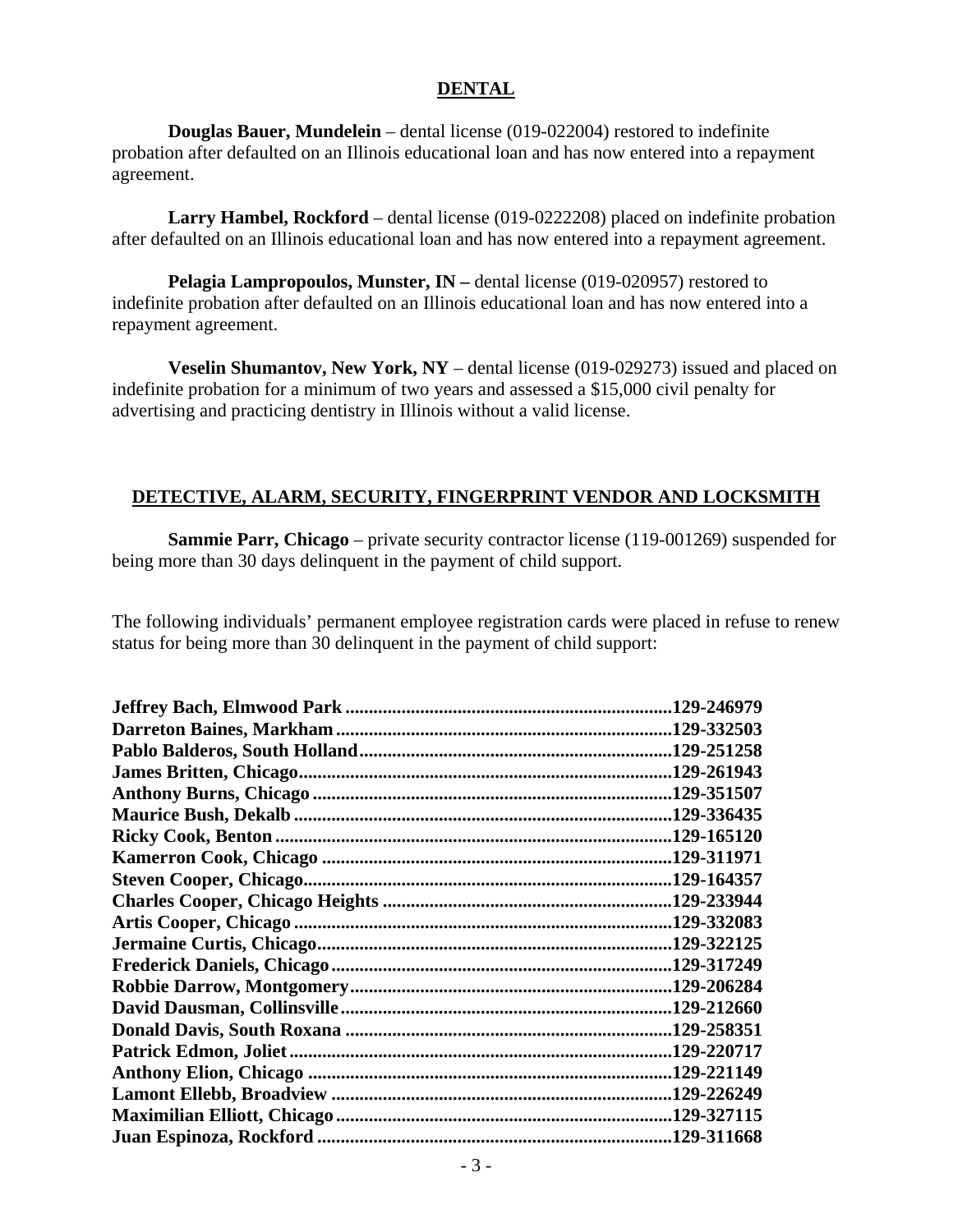| 129-255687  |
|-------------|
| .129-264116 |
| .129-205391 |
| .129-337886 |
| .129-337886 |
| .129-269765 |
| .129-331450 |
| .129-232115 |
| .129-215330 |
| .129-309047 |
| .129-330454 |
| .129-344082 |
| .129-047813 |
| .129-317793 |
| .129-111671 |
| .129-313423 |
| .129-316021 |
|             |

 **Torre Allen, Chicago** – permanent employee registration card (129-360803) issued and placed on probation for one year for failure to disclose criminal conviction.

 **Sharvion Amerson, East St. Louis** – permanent employee registration card (129- 270563) suspended for being more than 30 days delinquent in the payment of child support.

 **Gary Anderson, Capron** – permanent employee registration card (129-325709) suspended for being more than 30 days delinquent in the payment of child support.

 **Jonathan Blackwell, Bolingbrook** – permanent employee registration card (129- 360806) issued and placed on probation for one year for failure to disclose criminal conviction.

 **Kirby Brame, Chicago** – permanent employee registration card (129-360804) issued and placed on probation for one year due to criminal conviction.

 **Jesse Carbujal, Chicago** – permanent employee registration card (129-256263) placed on probation for one year due to criminal conviction.

 **Michael Gamble, Calumet City** – permanent employee registration card (129-340298) restored to probation after defaulted on an Illinois educational loan and has now entered into a repayment agreement.

 **Malachi Israel, Robbins** – permanent employee registration card (129-360291) issued and placed on probation for three years for failure to disclose criminal conviction.

 **Martel Jackson, Chicago** – permanent employee registration card (129-311727) suspended for being more than 30 days delinquent in the payment of child support.

 **Floyde Kinds, Chicago** – permanent employee registration card (129-349991) suspended for being more than 30 days delinquent in the payment of child support.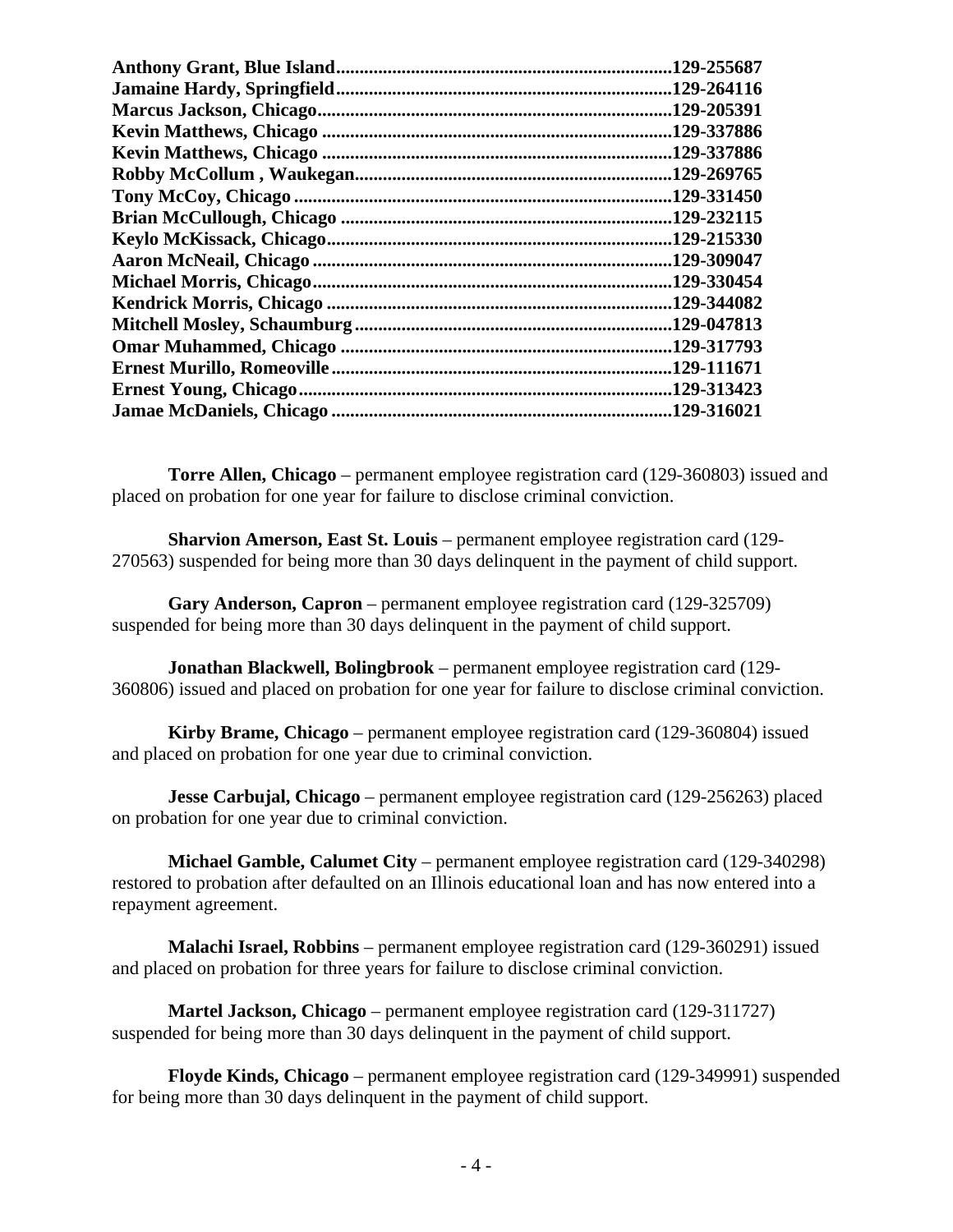**Wyfried Koonce, Chicago** – permanent employee registration card (129-318847) suspended for being more than 30 days delinquent in the payment of child support.

 **Martin Lang, Chicago** – permanent employee registration card (129-348095) suspended for being more than 30 days delinquent in the payment of child support.

 **Edward Lowery, Chicago** – permanent employee registration card (129-292689) suspended for being more than 30 days delinquent in the payment of child support.

 **Keyonya Mills, Calumet Park** – permanent employee registration card (129-360807) issued and placed on probation for two years for failure to disclose criminal history.

 **Brandon Morgan, Chicago** – permanent employee registration card (129-360805) issued and placed on probation for one year due to criminal conviction.

 **Carol Munoz, Chicago** – permanent employee registration card (129-360307) issued and placed on probation for one year due to criminal conviction(s).

 **Rickie Overton, Riverdale** – permanent employee registration card (129-265845) suspended for being more than 30 days delinquent in the payment of child support.

 **Ronen Polinovsky, Buffalo Grove** – permanent employee registration card (129- 360809) issued and placed on probation for one year due to criminal conviction.

 **Josue Prosper, Chicago** – permanent employee registration card (129-151769) suspended for being more than 30 days delinquent in the payment of child support.

 **Daniel Rojas, Chicago** – permanent employee registration card (129-360301) issued and placed on probation for one year due to criminal conviction(s).

 **Ronald Samuel, Chicago** – permanent employee registration card (129-318654) suspended for being more than 30 days delinquent in the payment of child support.

**Jabali Sapho, Chicago** – permanent employee registration card (129-352838) suspended for being more than 30 days delinquent in the payment of child support.

 **Devin Scherf, Gurnee** – permanent employee registration card (129-360292) issued and placed on probation for two years due to criminal conviction(s).

**James Sharpe, Chicago** – permanent employee registration card (129-274709) suspended for being more than 30 days delinquent in the payment of child support.

 **Donedward White, Chicago** – permanent employee registration card (129-340131) suspended for being more than 30 days delinquent in the payment of child support.

 **Sidney Williams, Chicago** – permanent employee registration card (129-360296) issued and placed on probation for two years due to criminal conviction(s).

 **Gregory Wilson, Calumet City** – permanent employee registration card (129-240103) suspended for being more than 30 days delinquent in the payment of child support.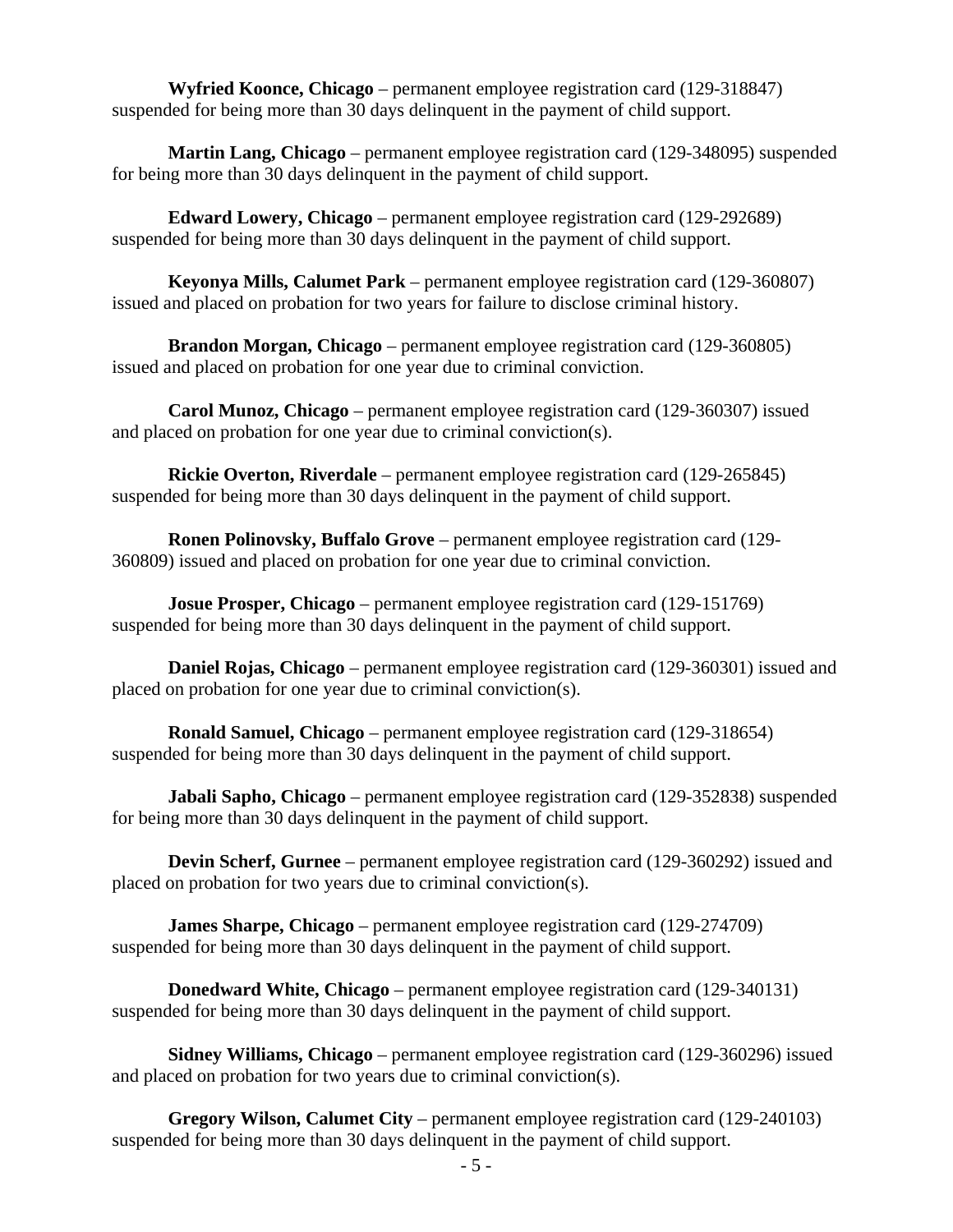**Ryan Krusinger, Frankfort** – firearm control card (229-072201) revoked for failure to possess a valid FOID.

#### **MASSAGE THERAPY**

**Dena Kime, Mount Vernon** – massage therapist license (227-008271) reprimanded and fined \$1,000 for practicing massage for compensation on an expired massage therapist license.

 **Jana Nebel, Plano** – massage therapist license (227-005873) reprimanded and fined \$500 for practicing massage therapy for compensation on an expired license.

**Paul Verheyen, Vernon Hills** – massage therapist license (227-007071) placed on nonreporting probation for two years due to a criminal misdemeanor conviction.

#### **MEDICAL**

 **Ataullah Arain, Downers Grove** – physician and surgeon license (036-054825) suspended and controlled substance license (336-019506) revoked for issuing prescriptions for various addictive and controlled substances for patients over the internet.

 **Mohammad Ashgar, Patoka** – physician and surgeon license (036-054415) and controlled substance licenses (336-019101 & 336-059357) all indefinitely suspended for violation of federal and state laws related to healthcare.

 **Randall Barnhart, Chicago** – physician and surgeon license (036-055477) indefinitely suspended for a minimum of one year due to unprofessional conduct.

 **Viwathna Bhuthimethee, Alton** – physician and surgeon license (036-056191) and controlled substance license (336-020894) indefinitely suspended for a minimum of 12 months for violations of federal requirements for recordkeeping and dispensing of controlled substances in his private practice.

**Naseem Chaudhry, Woodridge** – physician and surgeon license (036-087607) indefinitely suspended for unprofessional conduct and conviction of a felony.

**Jaswinder Chhibber, Hanover Park** – physician and surgeon license (036-089369) indefinitely suspended for unprofessional conduct and conviction of a felony.

 **Syed Kazmi, Chicago** – physician and surgeon license (036-118946) indefinitely suspended for a minimum of 17 months after he committed fraud or misrepresentation when applying for Illinois licensure and received a sister-state disciplinary action in the state of Ohio.

 **David Kragel, Springfield, MO** – physician and surgeon license (036-078015) and controlled substance license (336-041095) indefinitely suspended due to a conviction for acquiring a controlled substance by fraud.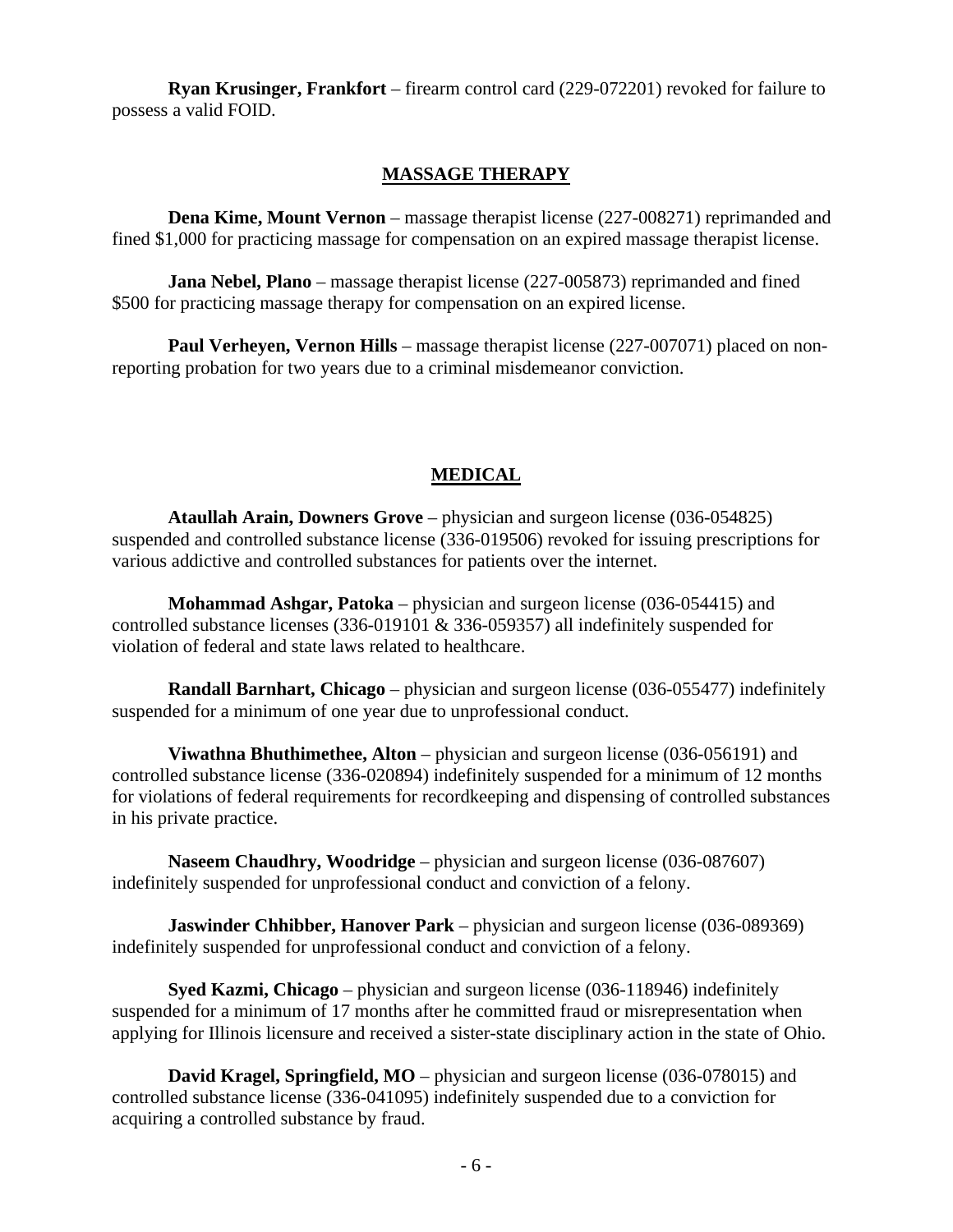**John Natale, Chicago** – physician and surgeon license (036-054686) indefinitely suspended after he was found guilty of two federal felony counts of making false statements relating to health care matters.

 **Richard Quigg, Chicago** – physician and surgeon license (036-089173) reprimanded and fined \$5,000 and controlled substance license (336-050952) indefinitely suspended due to obtaining controlled substances for personal use.

 **Mohammed Tabbaa, Federal Way, WA** – physician and surgeon license (036-094629) reprimanded for prior discipline by the state of Michigan.

 **Andres Vera, Chicago** – physician and surgeon license (036-057483) indefinitely suspended for a minimum of two years due to a felony conviction for receiving kickbacks in exchange for referral of federal aid patients.

**Jacqueline White, Hazel Crest** – physician and surgeon license (036-087326) and controlled substance license (336-049274) temporarily suspended due to mental illness which results in the inability to practice with reasonable judgment, safety and skill.

 **Brandy Howard, Naperville** – chiropractic license (038-009273) indefinitely suspended for a minimum of two years after pleading guilty to health care fraud.

 **Mani Batchu, Chicago** – temporary medical permit (125-053345) permanently revoked because he is required, as part of a criminal sentence, to register under the Sex Offender Registration Act.

#### **NURSING**

 **Leslie Aplin, St. Augustine** – registered nurse license (041-314837) restored to indefinite probation with work restrictions for a minimum of three years and effective upon payment of fees and filing of forms.

**Amy Bowler, Crest Hill** – registered nurse license (041-295646) indefinitely suspended for a minimum of one year after she was sentenced to supervision for theft on charge related to diversion of controlled substances and failed to report order to the Department.

 **Georgette Brokopp, Riverside** – registered nurse license (041-316151) indefinitely suspended for failure to file and/or pay Illinois state income taxes.

 **Aidan Chrystal, Manteno** – registered nurse license (041-279958) restored to indefinite probation with work restrictions for a minimum of three years and effective upon payment of fees and filing of forms.

 **Pamela Cunningham, Peoria** – registered nurse license (041-225845) suspended for one year, followed by indefinite probation for a minimum of two years after she plead guilty in June 2011 to theft from an elderly patient and was sentenced to probation for 24 months.

 **Christina Dada, Oak Lawn** – registered nurse license (041-365802) reprimanded for failing to report changes in patient's condition and failing to report termination to the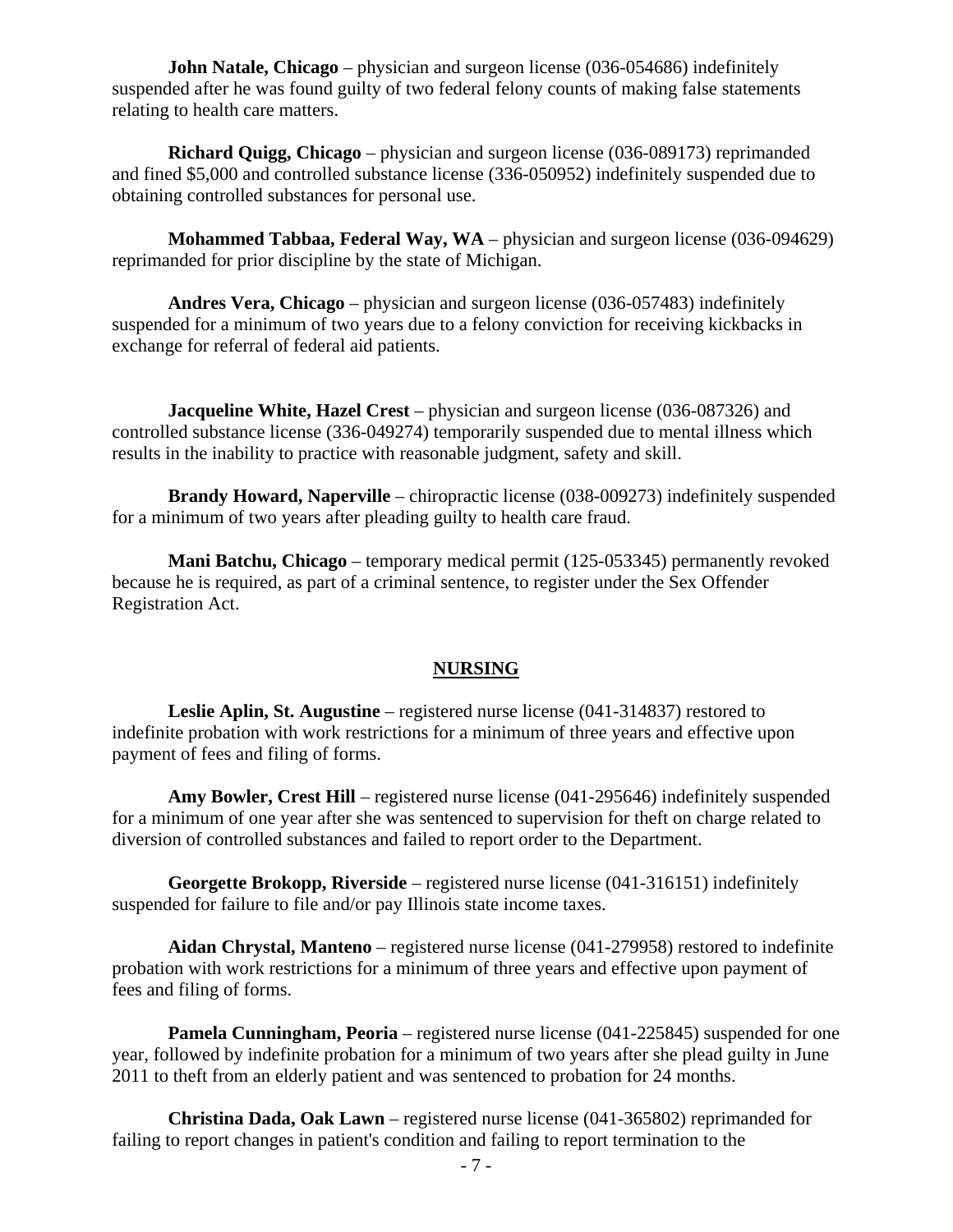Department.

 **Trudy Eller, Staunton** – registered nurse license (041-281651) suspended for one month due to her failure to reorder and administer medications after the patient's prescription plan was declined by the facility.

 **Larry Foster, Chicago** – registered nurse license (041-407146) issued with reprimand after being disciplined by the Louisiana State Board of Nursing after drug diversion charges had been filed against him.

 **Kimberly Jurak, Frankfort** – registered nurse license (041-262277) restored to indefinite probation with work restrictions for a minimum of three years and effective upon payment of fees and filing of forms.

 **Mary Karlberg, Lake Zurich** – registered nurse license (041-233756) placed on indefinite probation with work restrictions for a minimum of three years due to obtaining a controlled substance with an unauthorized prescription device.

 **Stephanie Kozlowski, Hanover Park** – registered nurse license (041-313170) placed on indefinite probation with work restrictions for a minimum of three years and fined \$500 for diversion of controlled substances.

 **Christina Landry, Zion** – registered nurse license (041-371030) reprimanded because she tested positive for cocaine.

 **Kimberly Peterson-Boose, Homewood** – registered nurse license (041-284459) reprimanded and fined \$500 for unprofessional conduct and failure to report the termination of her employment to the Department.

 **Kari Pinkerton, Belleville** – registered nurse license (041-333071) reprimanded and fined \$250 due to unprofessional conduct.

 **Julie Swanson, Arlington Heights** – registered nurse license (041-198899) indefinitely suspended for failure to comply with the conditions of her probation regarding the repayment of her educational loan.

 **Amanda Thomas, Logan** – registered nurse license (041-353501) placed on indefinite probation for a minimum of two years after she tested positive for alcohol in a mandatory screen.

 **Helen Adedayo, Schaumburg** – licensed practical nurse license (043-116052) issued with reprimand and fined \$500 after being disciplined by the state of Texas for failure to disclose such discipline to the Department in application for licensure as LPN.

 **Norma Atkins, Alton** – licensed practical nurse license (043-063479) restored to indefinite probation with work restrictions for a minimum of three years and fined \$1,000.

 **Deborah Baker, Palmyra** – licensed practical nurse license (043-091147) reprimanded for testing positive for a controlled substance without a prescription.

 **Elizabeth Benoit, Kankakee** – licensed practical nurse license (043-109763) restored to indefinite probation with work restrictions for a minimum of three years.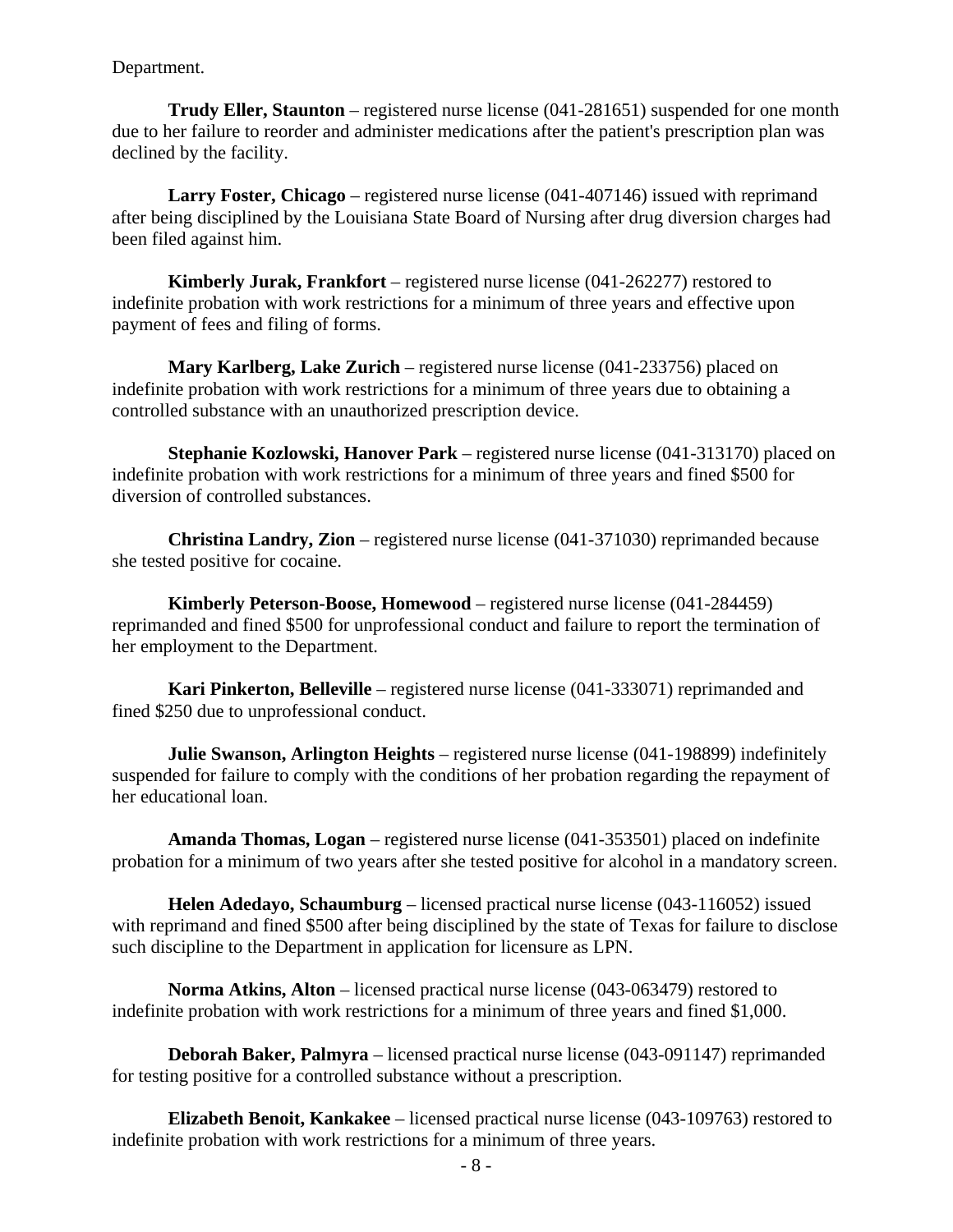**Erin Braun, Mt. Prospect** – licensed practical nurse license (043app3164915) to be issued with reprimand and fined \$500 after being disciplined by the Texas State Board of Nursing and failing to disclose said discipline to DPR in application for licensure as a LPN.

**Timothy Dugan, Franklin, TN** – licensed practical nurse license (043-116051) issued and placed on indefinite probation with work restrictions for a minimum of one year as a result of 1998/2007 criminal felony convictions and alcohol abuse related to a 2002 criminal misdemeanor conviction.

 **Kimberly Fowler, Swansea** – licensed practical nurse license (043-082706) restored to indefinite probation with work restrictions for a minimum of three years and effective upon payment of fees and filing of forms.

 **Charrisse Jackson, Schaumburg** – licensed practical nurse license (043-065893) renewed with reprimand and fined \$500 effective upon payment of fees and filing of forms for failure to disclose a sister-state discipline.

 **Sayidanya Jantawi, Chicago** – licensed practical nurse license (043app3146140) to be issued and placed on non-reporting probation for two years and fined \$500 for a 2000 felony theft conviction; 2006 and 2008 sister-state disciplinary actions imposed by Florida Nursing Board; and for failing to disclose criminal conviction in LPN application.

 **Angie Mason, Fairfield** – licensed practical nurse license (043-082614) restored to indefinite probation for a minimum of three years and effective upon payment of fees and filing of forms.

 **Steven Morris, Avon** – licensed practical nurse license (043-070620) indefinitely suspended for a minimum of one year for failure to provide proper patient care, failure to properly chart and for failure to report having been terminated.

**Josie Schimmelpfenning, Neoga** – licensed practical nurse license (043-111085) reprimanded for testing positive for Restoril without a prescription.

 **Shuree Walton-Lane, Saint Jacob** – licensed practical nurse license (043-116050) issued with reprimand due to a 2009 reprimand of her Oklahoma nursing license.

 **Dawn DeWitt, Marion** – licensed practical nurse license (043app3128268) to be issued with reprimand due to a 2003 misdemeanor theft conviction.

#### **NURSING HOME ADMINISTRATOR**

 **Mark Howard, Berrien Springs, MI** – nursing home administrator license (044- 010451) suspended for six months for failure to complete a criminal background check within the required 24 hour period prior to a resident's admission to a facility.

## **PHARMACY**

**Megan Arreola, Rochelle** – pharmacy technician license (049-207178) suspended for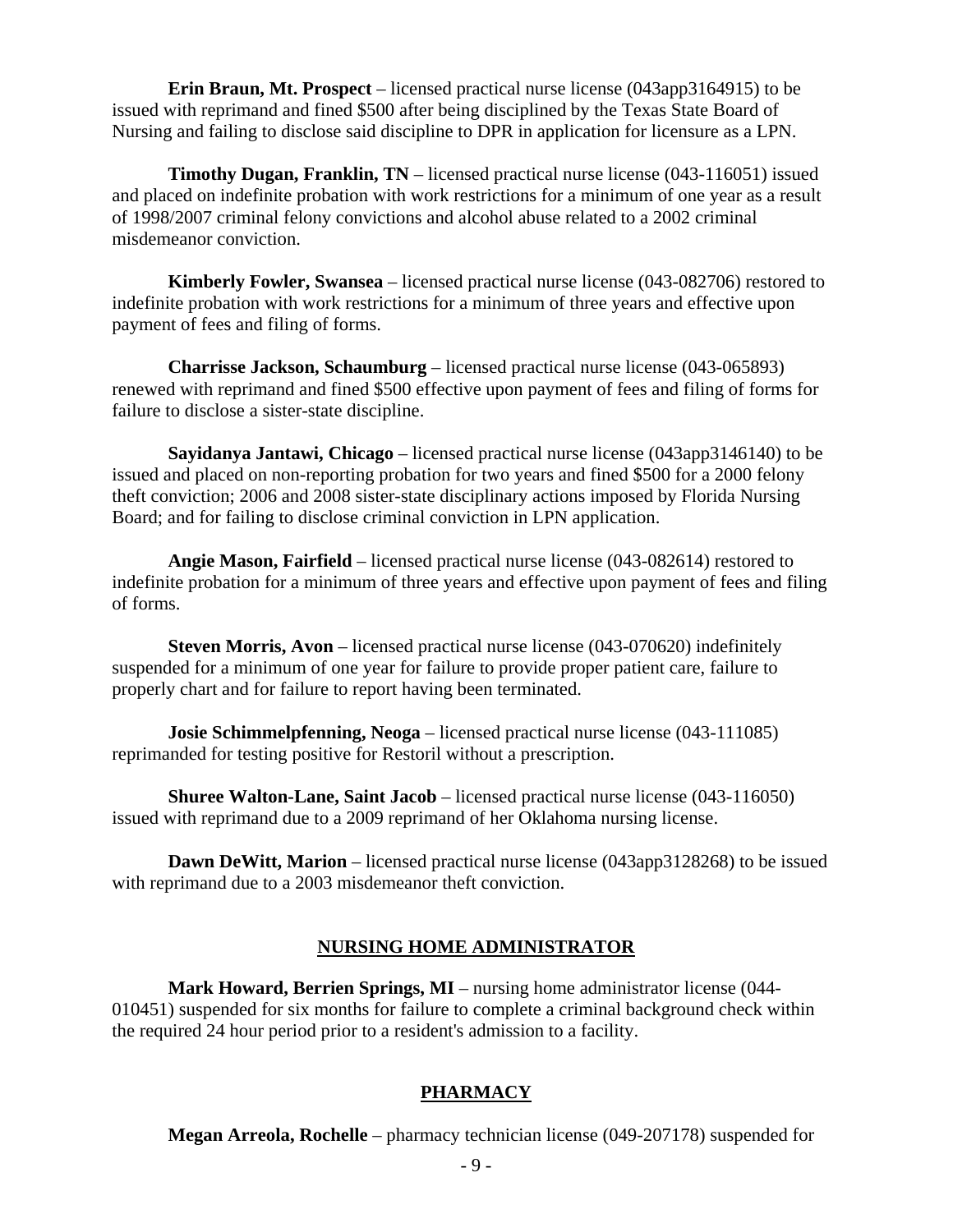being more than 30 days delinquent in the payment of child support.

 **Barbara Gold, Buffalo Grove** – pharmacy technician license (049-089680) placed on indefinite probation for a minimum of two years and fined \$500 after she was terminated by her former employer for theft of saleable pharmacy product.

 **Suzetta Smith, Chicago** – pharmacy technician license (049-138477) placed in refuse to renew status for being more than 30 days delinquent in the payment of child support.

 **Christopher Amadi, Richmond, TX** – pharmacist license (051-296329) issued and placed on probation for one year and fined \$500 due to a felony conviction and disciplined by the Texas State Board of Pharmacy. He also answered in the negative to a question on his application for licensure which asked if his pharmacist license in another jurisdiction ever been subject to disciplinary action.

**Zishan Khan, Lombard** – pharmacist license (051-291038) reprimanded and fined \$500 after dispensed over-the-counter medication and legend drugs to family members without bringing prescriptions for those drugs to the pharmacy. Additionally, he dispensed a prescription for a Schedule III controlled substance to a family member without a valid written or oral prescription.

 **Karen Merrill, St. Charles** – pharmacist license (051-289003) reprimanded due to unprofessional conduct.

 **Lee Ori, Des Peres, MO** – pharmacist license (051-293152) placed on indefinite probation for a minimum of three years after he self-reported he was disciplined by the State of Missouri Board of Pharmacy for multiple violations of Missouri law relating to the practice of pharmacy.

 **Basinger Pharmacy Inc., Lockport** – pharmacy license (054-014892) and **Essington Pharmacy, Joliet** – pharmacy license (054-016196) are revoked for failure to sell or dispense drugs in good faith in dispensing prescriptions to customers through the mail based on internet orders and **Bubblepack Pharmacy, Joliet** – pharmacy license (054-017045) reprimanded for operating on an expired Illinois controlled substance license and for failure to properly receipt several DEA Forms. All three pharmacies are joint and severally liable for a \$30,000.00 fine.

 **New England Compounding Center, Framingham, MA** – pharmacy license (054- 016977) indefinitely suspended for dispensing compounded products into the state of Illinois which have been recalled after patients who were administered the same drugs in other states were diagnosed with fungal meningitis.

#### **PHYSICAL THERAPY**

 **Isabel Acevedo, Lemont** – physical therapist license (070-010200) reprimanded for inadequate supervision of subordinate physical therapy assistant staff concerning physical therapy care provided a patient.

 **Matthew Oleksy, Woodstock** – physical therapist license (070-015646) reprimanded for violating ethical boundaries related to a former patient.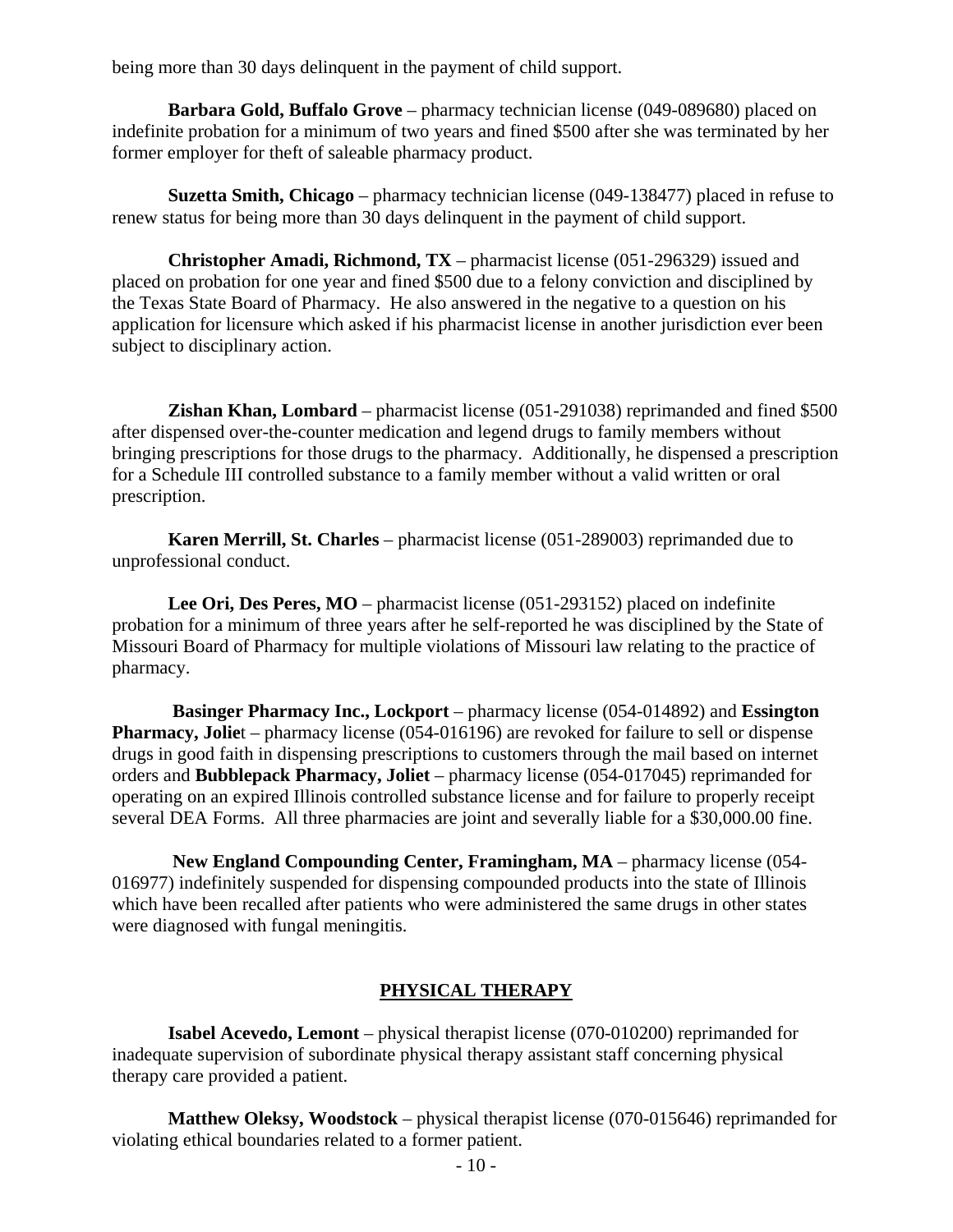#### **PROFESSIONAL COUNSELORS**

 **Angie McDuffie, Lyman, SC** – clinical professional counselor license (180-008439) issued with reprimand due to a 2004 criminal felony conviction

#### **REAL ESTATE**

 **Brian Turner, Chicago** – real estate managing broker license (471-016889) suspended for being more than 30 days delinquent in the payment of child support.

 **Kevin Dean, Chicago** – real estate leasing agent student license (472-014375) placed in refuse to renew status for being more than 30 days delinquent in the payment of child support.

 **Alia Simon, Chicago** – real estate leasing agent license (472-011304) indefinitely suspended for a minimum of one year for accepting compensation for the performance of real estate activities from someone other than her sponsoring broker.

 **Eric Bolf, Chicago** – real estate leasing agent license (473-010214) indefinitely suspended for a minimum of one year and fined \$10,000 for advertising real estate property while his license was in an inoperative status.

 **Jo Anne Jones, Chicago** – real estate broker license (475-104466) revoked and fined \$25,000 for brokering real estate rental agreements without holding a valid license.

 **Marcell Murrell, Naperville** – real estate broker license (475-111252) revoked and fined \$100,000 for failing to account for funds, failing to remit escrow monies and failing to respond to the Department's written demand for escrow records.

 **Dorian Nash, Park Ridge** – real estate broker license (475-110382) revoked for violating the terms of a Consent Order.

 **Robert Owens, Dolton** – real estate broker license (475-107490) revoked and fined \$25,000 for failing to provide notice that he was acting as a dual agent and failing to provide proper notice of a real estate transaction closing to one of the parties to the transaction.

 **Joe Simpson, Palos Heights** – real estate broker license (475-143523) suspended for being more than 30 days delinquent in the payment of child support.

**Jason Small, Chicago** – real estate broker license (475-139699) suspended for being more than 30 days delinquent in the payment of child support.

 **Ambrocio Bueno, Naperville** – real estate salesperson license (476-413474) indefinitely suspended for a minimum of one year and fined \$10,000 due to his failure to remit escrow money and failure to respond to the Department's request for communication.

 **Carmen Hedean, Morton Grove** – real estate salesperson license (476-366045) indefinitely suspended and fined \$5,000 for failure to remit a security deposit.